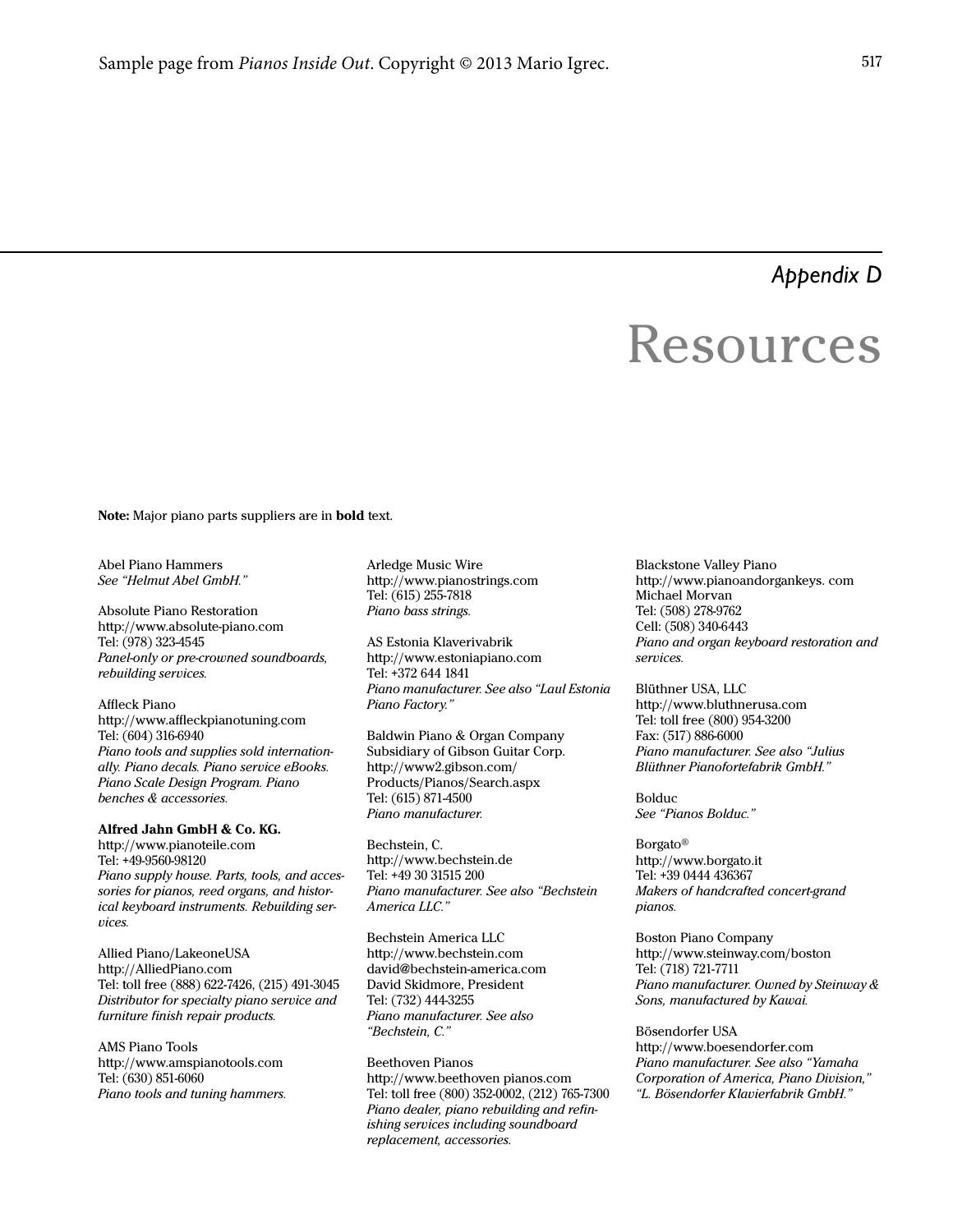# Sample page from *Pianos Inside Out*. Copyright © 2013 Mario Igrec.

#### Brooks, Ltd.

http://www.brooksltdonline.com BrooksLtd@sbcglobal.net Tel: toll free (800) 326-2440, (860) 434-0287 Piano supply house. Hammer replacement and other services.

Bundesverband Klavier e.V. "BVK" http://www.pianos.de Association of German piano builders.

C.A. Geers Piano Company http://www.geerspiano.com Tel: (513) 941-7666 Makers of Falconwood Pinblock planks.

CAUT (College And University Technicians) mail list http://ptg.org/mailman/listinfo/ caut A forum for college piano technicians. A searchable archive is at http://ptg.org/ pipermail/caut/.

The Chicago School for Piano Technology http://www.pianotechschool.com Tel: (312) 666-7440 School for aspiring piano technicians.

Chuck Behm's Piano Promo Productions http://www.pianopromoproductions.com Products for website marketing and promotion.

Cory Care Products http://www.corycare.com Tel: toll free (800) 552-CORY, (952) 469-5354 Key top and finish cleaning and polishing products; odor removal products.

Cremona Resonant Woods http://www.cremonaresonant woods.com Italian spruce soundboards.

Dampp-Chaser Corporation http://www.pianolifesaver.com Tel: (828) 692-8271 Dampp Chaser<sup>™</sup> humidity control systems for pianos.

Davenport Tools http://www.rcdavenport.com Richard Davenport, RPT Specialty piano tools.

David Love Piano Service and Restoration davidlovepianos@comcast.net Tel: (415) 661-3666 Action analysis, redesign, rebuilding and balancing, soundboard design and replacement, complete rebuilding services.

David Rubenstein Pianos See "Rubenstein Pianos."

Delacour Pianos http://pianomaker.co.uk Tel: +44 1202 731 031 Bass string design and manufacture, research and development, restoration of pre-World War I pianos.

DETOA Albrechtice s.r.o. http://www.detoa.cz/en/ Tel.: +420 483 356 330 Manufacturer of piano keys and key frames.

Driscoll Tuning Levers Carbon-fiber tuning levers. See "Thomas Driscoll Piano Service."

Dryburgh Adhesive Products http://www.dryburghadhesive.com Tel: toll free (800) GLUE-ALL, (908) 850-5208 Cyanoacrylate (CA) adhesive products.

#### Essex

Piano manufacturer owned by Steinway & Sons, manufactured by Young Chang. See "Boston Piano Company."

Erwin's Piano Restoration http://www.erwinspiano.com Tel: (209) 577-8397 Complete piano restoration including soundboard replacement and redesign, sitka spruce soundboard panels, specialty tools.

Estonia Piano manufacturer. See "Laul Estonia Piano Factory" and "AS Estonia Klaverivabrik."

Fandrich & Sons http://www.fandrich.com Tel: (360) 652-8980 Piano manufacturer and importer. Refinishing, accessories, Fandrich Vertical Action™ by Darrell Fandrich.

Fandrich Piano Company http://www.fandrichpiano.com Tel: (360) 736-7563 Design, fabrication, and remanufacturing services. Founded by Delwin Fandrich.

Fandrich-Rhodes™ http://www.mypianotech.com/WB Makers of Weightbench keyweighting system.

Fastenal® http://www.fastenal.com Tel: (507) 454-5374 Retail store chain carrying fasteners, tools, equipment, materials, and supplies.

Faulk Piano Service http://www.faulkpiano.com Charles Faulk Tel: (785) 776-8323, (479) 855-9595 Rigid, lightweight tuning hammers and specialty tools.

Faust Harrison Pianos http://www.faustharrisonpianos. com Tel: (212) 489-3600 Piano dealer, piano rebuilding and refinishing services including soundboard replacement, accessories.

Fazioli Pianoforti, S.R.L. http://www.fazioli.com Showroom: Tel: +39 02 76021990 Factory: Tel: +39 0434 72576, +39 0434 72026 Piano manufacturer.

Filzfabrik Wurzen GmbH http://www.filzfabrik-wurzen.de Tel: +49 03425 - 89540 Makers of felt for piano hammers, dampers, keyboards, stringing, and bellywork.

Fletcher & Newman See "H.J. Fletcher & Newman Ltd."

Fujan Products http://www.fujanproducts.com Steve Fujan Tel: (918) 630-5880 Extremely stiff and lightweight tuning hammers (levers).

Gerald Cousins, RPT http://www.gcousins.com Tel: (301) 452-0911 Maker of CATIPULT laser alignment systems.

Grand Piano Solutions http://www.grandpianosolutions.com Jim Ialeggio Tel: (978) 425-9026 Complete rebuilding and redesign services. Soundboard replacement. Customized touch. Steinway action rail replacement. Key and action designs.

Gravagne, Nicholas, RPT. See "Nick Gravagne Products."

Grotrian Piano Company GmbH http://www.grotrian.de/ Tel: +49 (0)531-21010-0 Piano manufacturer.

# H.J. Fletcher & Newman Ltd.

http://www.fletcher-newman.co.uk Tel: +44 1732 886555 Piano supply house.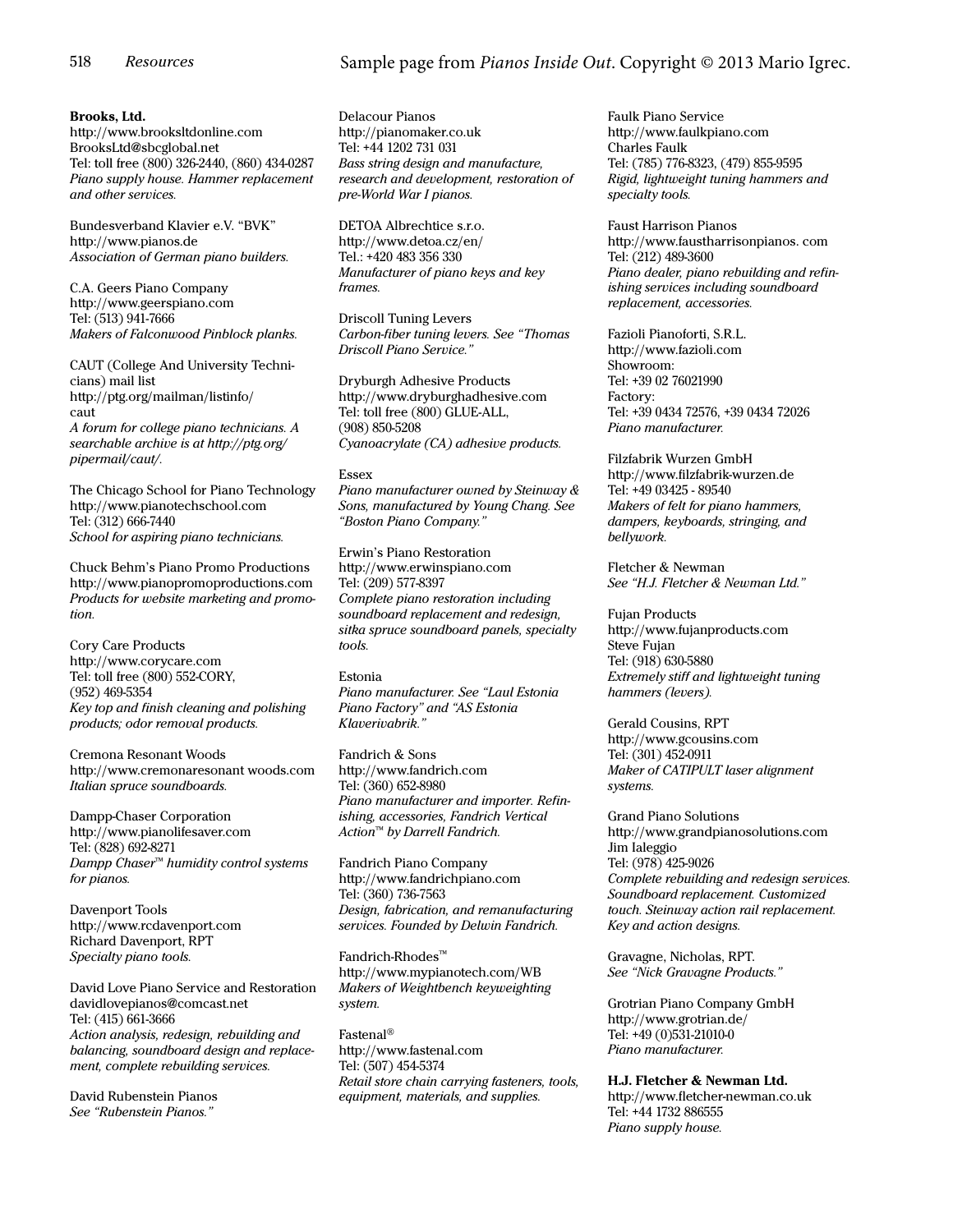Hailun USA http://hailun-pianos.com Tel: (877) 946-8078 Piano manufacturer.

## Hans Velo http://home.kpn.nl/velo68/ Inventor of magnetic touchweight and friction-control systems, and action-behavior measuring devices. Author of Easy String Calc software.

Heckscher & Co., Ltd. http://www.pianotrade.co.uk Tel: +44 20-7387-1735 Piano supply house. Keyboard restoration services, piano moving.

Heinrich König & Co. KG http://www.heinrichkoenig.de Tel: + 49 61 01 53 60 0 Surface repair products. See also "Allied Piano/LakeOneUSA."

Hellerbass®, Heller Klavierbau http://www.hellerbass.de Tel: +49 (0) 62 26 - 42 444 Bass strings, piano restoration.

Helmut Abel GmbH http://www.abel-pianoparts.de Tel: +49 (0) 79 59 / 24 64 Abel brand piano hammers and action parts (carried by most U.S. piano parts suppliers).

Hurstwood Farm Piano Studios http://www.hurstwoodfarmpianos.co.uk Tel: +44 1732 885050 Designers and suppliers of Phoenix System technologies in Steingraeber-Phoenix pianos and Phoenix Pianos. Piano dealer and manufacturer. See also "Steingraeber-Phoenix" and "Steingraeber & Söhne."

Instrument Covers Attn: Dennis or Jill Haley Tel: toll free (800) 274-4543, (503) 588-4001 Piano covers.

Inventronics, Incorporated http://www.accu-tuner.com Tel: toll-free (800) FAST440, (978) 649-9040 Makers of Accu-Tuner® electronic tuning device.

Isaac Pianos http://www.isaacpiano.com Tel: (416) 229-2096 Piano hammers, custom bass strings, Toneplus Plexiglas and acetone hammer hardening solution.

Jahn See "Alfred Jahn GmbH & Co. KG." John Dewey Enterprises, Inc. E-mail: jdent@hughes.net Tel: (217) 595-5535 Steinway action rail replacement services, tubular rail dowel replacement, wooden frame replacement.

John Nelson Woodworking http://www.johnnelson woodworking.com Tel: (401) 635-4733 Processed cow-bone key tops, keyboard recovering, rebushing, and restoration.

Julius Blüthner Pianofortefabrik GmbH http://www.bluethner.de Tel: +49 3 4297 - 75130 Piano manufacturer. See also "Blüthner USA."

Kawai America Corp. Tel: 800-421-2177 x868 Piano Parts: Tel: (310) 631-1771 Piano manufacturer. Replacement parts.

Keyboard Carriage http://www.keyboardmotorcycleshipping. com Tel: (270) 737-5797 Long-distance piano moving in the U.S.

Kimball Piano USA, Inc. http://www.kimballpianousa.com Tel: (312) 212-3635 Piano manufacturer.

Klavierhaus http://www.klavierhaus.com Tel: (212) 245-4535 Piano dealer, piano rebuilding and refinishing services including soundboard replacement, accessories.

Klavier- und Flügeltransporte http://www.klaviertransporte.com Portal site with links to European piano moving companies.

Kluge Klaviaturen GmbH http://www.kluge-klaviaturen.de Tel: +49 2191 69 02 80 Manufacturer of piano keys and key frames, Ivoplast® and Tharan® key tops, ebony sharps.

König See "Heinrich König & Co. KG."

L. Bösendorfer Klavierfabrik GmbH Tel: +43/(0)/2622/27530 Showroom: Tel: +43/(0)1/504 66 51-0 Piano manufacturer. See also "Bösendorfer USA."

Laoureux Felt http://www.laoureux.com Tel: +33 2 35 74 21 87 Manufacturer of piano felts.

Laul Estonia Piano Factory http://www.estoniapiano.com Tel: (845) 947-7763 Piano manufacturer. See also "AS Estonia Klaverivabrik."

Lee Valley Tool Company http://www.leevalley.com Tel: (613) 596-0350 Canadian retail store chain carrying fine woodworking tools.

The Leveler Company http://www.levelwithme.net Tel: (630) 335-9761 Makers of QuicKey Leveler™ key leveling tools and software.

Levitan Tuning Levers http://levitantuninglevers.com High-performance tuning levers, available through Pianotek Supply Co.

LOCK-N-STITCH Inc. http://www.locknstitch.com Tel: toll free (800) 736-8261, (209) 632-2345 Cast iron repair products.

Louis Renner GmbH & Co. KG http://www.louisrenner.com Tel: +49-7034-6450-0 Manufacturer and supplier of piano parts, tools, and accessories. Complete rebuilding services. See also "Renner USA."

The Mapes Piano String Co. http://www.mapeswire.com Tel: (423) 543-3195 Steel and bass strings, tuning pins.

Mason & Hamlin Piano Company http://www.masonhamlin.com Tel: (916) 567-9999 Piano manufacturer. Action parts by Wessell, Nickel & Gross. PianoDisc reproducing system.

Meguiar's Inc. http://www.meguiars.com Tel: toll free (800) 347-5700, (714) 752-8000 Mirror Glaze® products, buffing compounds, cleaners, sealers, polishes and waxes. Available in the U.S. in auto-part stores.

Meyne Klaviertechnik GmbH http://www.meyne-klaviertechnik.de Tel: +49 (531) 355 71 10 Standard and custom tools for the piano industry.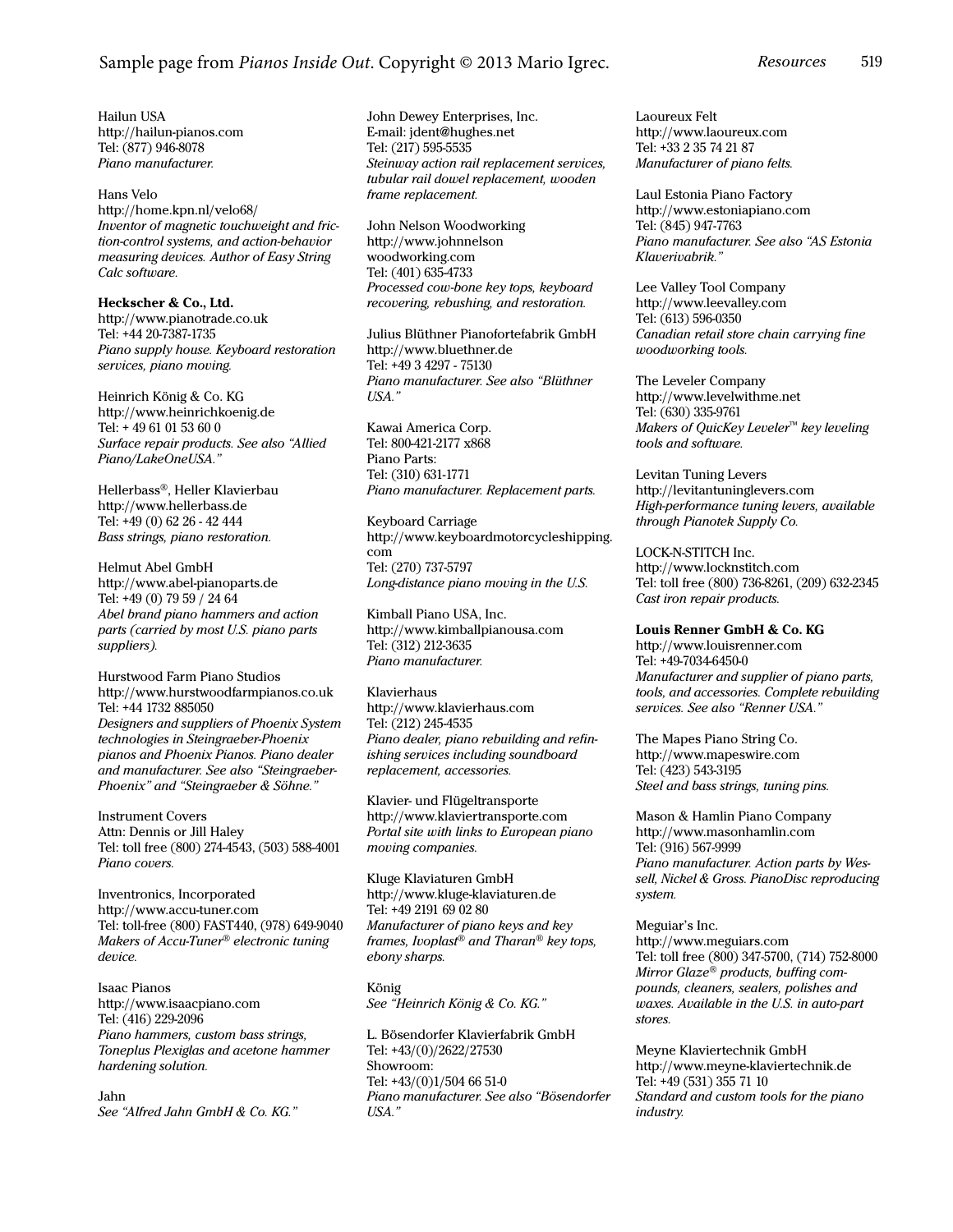Modern Piano Moving http://www.modernpiano.com Tel: toll free (800) 737-5600 Long-distance piano moving in the U.S.

Mohawk Finishing Products, Inc. http://www.mohawk-finishing.com Tel: toll free (800) 545-0047, (828) 261-0325 Wood touchup, repair and finishing products.

Moondog Manufacturing http://www.moondog manufacturing.com/ Tel: (425) 252-0757 Makers of Moondog Grand Piano Tilter.

Mother Goose Tools http://www.mothergoosetools.com Joe Goss Tel: (208) 278-5257 Specialty piano tools.

Music Sorb http://musicsorbonline.com Humidity control agent for pianos and musical instruments.

New England Piano String & Supply Co. Tel: (617) 926-9311 Custom bass strings.

## NewOctave Corporation

http://www.newoctave.com/ Tel: (503) 338-7425 Piano parts manufacturer and supplier. Makers of NewOctave Global™ hammers.

North Bennett Street School http://www.nbss.org Tel: (617) 227-0155 School of piano technology.

Nick Gravagne Products http://www.gravagne.com Soundboards, pinblocks, instructional videos, action geometry software.

Overs Piano http://overspianos.com.au Tel: +61 (0)2 9736 2332 Custom piano makers. Rebuilding and redesign services.

Paul L. Jansen and Son, Inc. http://www.pljansen.com Tel: toll free (800) 236-2437, (920) 231-5433 High quality artist benches, piano covers, PianoHorse™ (see also "The Piano Wrangler"), caster cups, accessories.

Paul Poletti http://www.polettipiano.com Construction and restoration of historic pianos.

# Sample page from *Pianos Inside Out*. Copyright © 2013 Mario Igrec.

Pearl River Piano Group America Ltd. Tel: (909) 673-9155 Piano manufacturer. Pianos made by Guangzhou Pearl River Piano Group, Guangzhou, China

Perzina, GEBR http://www.perzinapianos.com Tel: +31-83-85- 27748 U.S. importer: Piano Empire, Inc. Tel: toll free (800) 576-3463, (562) 926-1906 Piano manufacturer. Pianos made by Yantai-Perzina Piano Manufacturing Co. Ltd, Yantai, China

Petrof, spol. s r.o. http://www.petrof.com Tel: +420 495 712 407 In the U.S.: Petrof U.S.A., LLC www.petrofpianosusa.com Tel.: (770) 564-4974 Piano manufacturer. Replacement parts.

Pianos Bolduc http://www.PianosBolduc.com Tel: (418) 397-5057 Soundboards, BolducBlock pinblocks, piano supplies in Canada, piano dealer.

Piano Carriage http://www.pianocarriage.com Tel: toll free (800) 33-TUNER (800) 338-8637 Piano moving and storage.

## Piano Forte Supply

http://www.pianofortesupply. com Jurgen Goering Tel: (250) 754-2440 Specialty supplier of hard-to-find parts, tools, and materials.

The Piano Wrangler http://www.pianowrangler.com Tel: (512) 452-6458 Piano moving service, makers of Piano-Horse™ piano tilter.

Pianobuyer.com http://www.pianobuyer.com A comprehensive guide to buying acoustic & digital pianos. Searchable database.

Piano Promo Productions See "Chuck Behm's Piano Promo Productions."

pianotech http://my.ptg.org Old mail list: http://www.ptg.org/mailman/listinfo/ pianotech Piano Technicians Guild's forum. The old list's archive is available at http://ptg.org/pipermail/pianotech.

Pianotek Supply Co. http://www.pianoteksupply.com Tel: toll free (800) 347-3854, (248) 588-9055 Piano supply house. Keyboard restoration, various other services.

Pianoworld.com http://www.pianoworld.com A comprehensive website on piano-related topics. Numerous databases and forums for piano owners and technicians.

Pitchlock Inc. http://www.pitchlock.com Tel: (814) 883-7213 Makers of TouchRail™ touchweight control system and piano string couplers.

Popular Woodworking Magazine http://www.popular woodworking.com Woodworking topics.

PPG Industries, Inc. Ditzler Finishes (available throughout the U.S. in automotive paint supply stores) Hi-tech two-component finishes developed for automotive and aviation industries.

Pure Sound http://www.puresound-wire.com Stainless steel strings for modern and historical pianos.

Randy Potter School of Piano Technology http://www.pianotuning.com Tel: (541) 382-5411 A complete correspondence home-study course in piano tuning, repairing, regulating, voicing, apprentice training, and business practices.

Ravenscroft Pianos http://www.RavenscroftPianos. com Spreeman Piano Innovations, LLC. Tel: (480) 664-3702 Makers of custom handcrafted pianos.

#### Renner USA

http://www.rennerusa.com Tel: (480) 575-1700 Genuine Renner parts, supplies, accessories, and tools. See also "Louis Renner."

Reyburn Piano Service, Inc. http://www.reyburn.com Tel: toll free (888) 763-8440, (616) 340-7277 Makers of Reyburn CyberTuner<sup>®</sup> software.

Reyburn Piano Tech http://www.reyburnpiano.com Tel: (616) 696-0500 Makers of Reyburn CyberHammer™ impact tuning levers.